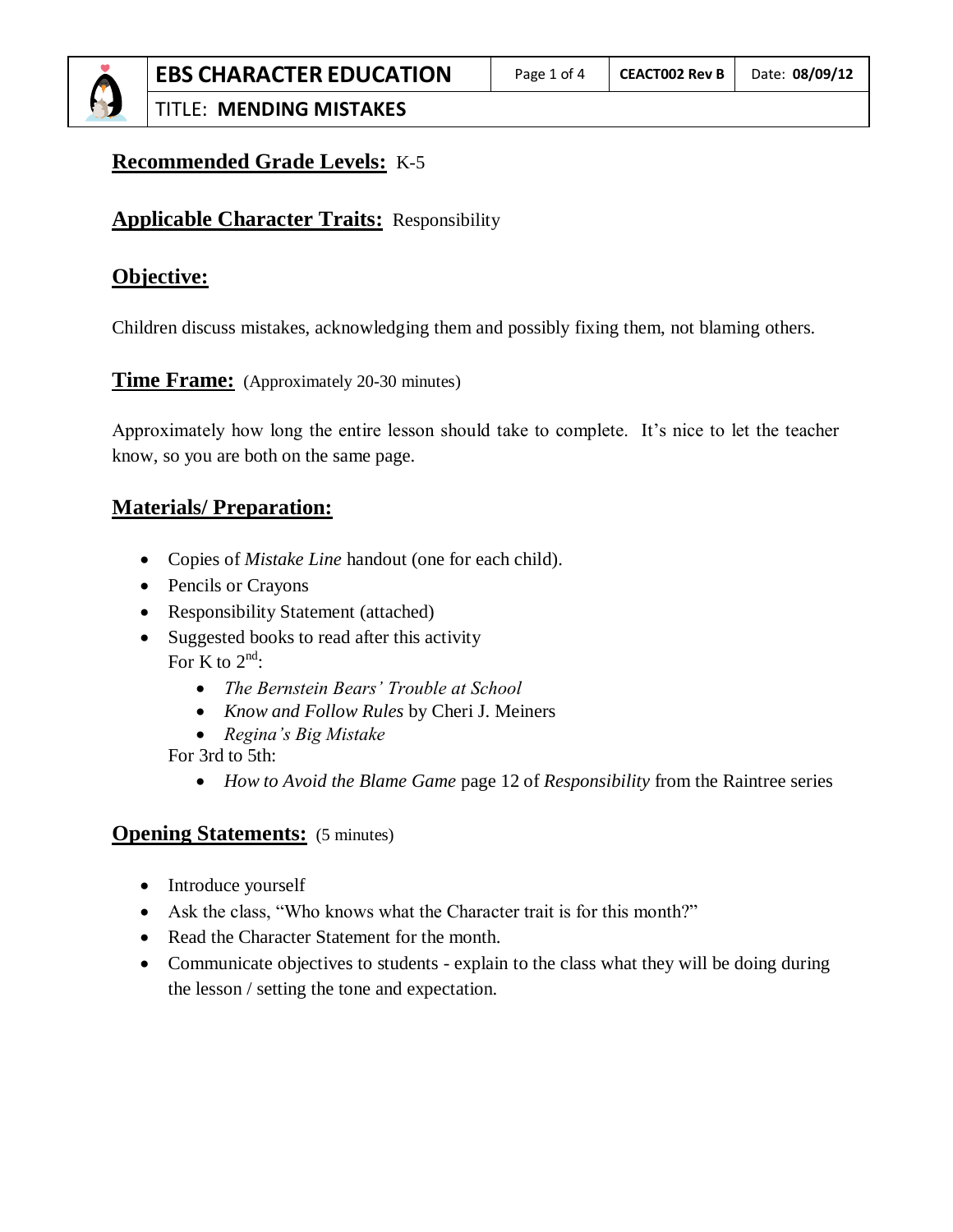# **Activities**: (20 minutes)

- Reiterate last part of the Responsibility Statement: Responsibility means we know that everyone makes mistakes. We acknowledge our mistakes, we try to make things right again and do not blame others for our mistakes. We try to learn from our mistakes.
- Ask the students to stand up if they have ever made a mistake. Ask a few students to share their mistakes and even share one of your own.
- Ask students to now sit down if they have ever made a mistake that they were able to fix. Ask a few students to share their mistakes and how they were able to fix them.
- Ask students to nod their heads (yes) in a big motion if they ever made a mistake and tried to blame someone else. Ask a few students how they felt when they did that. Ask students to shake their heads (no) in a big motion if they think blaming others is a responsible thing to do.
- Have students stand if they think they prefer fixing mistakes to blaming others. Then they can sit. With older students, you may continue the discussion about how to fix different kinds of mistakes like breaking things, forgetting things, not following the rules, hurting people's feelings, not keeping your promises, etc.
- Tell students they are going to do a short art project. Show them the line on the handout and tell them to pretend they made this line mistakenly. Their job as responsible students is to acknowledge the mistake, continue with the drawing and not waste paper, and see if they can turn it into a nice picture.
- Turn the paper various ways to show the many ways the students can use the paper. Distribute the handouts and crayons. Students should put their names on the papers.
- Ask if some students would like to share what they did with the class.
- If time permits, read one of the suggested books.

### **Wrap up and Reflection**: (5-10 minutes)

Review Key Points. Have a discussion and ask learners questions about the lesson they learned.

Lesson idea adapted from charactercounts.org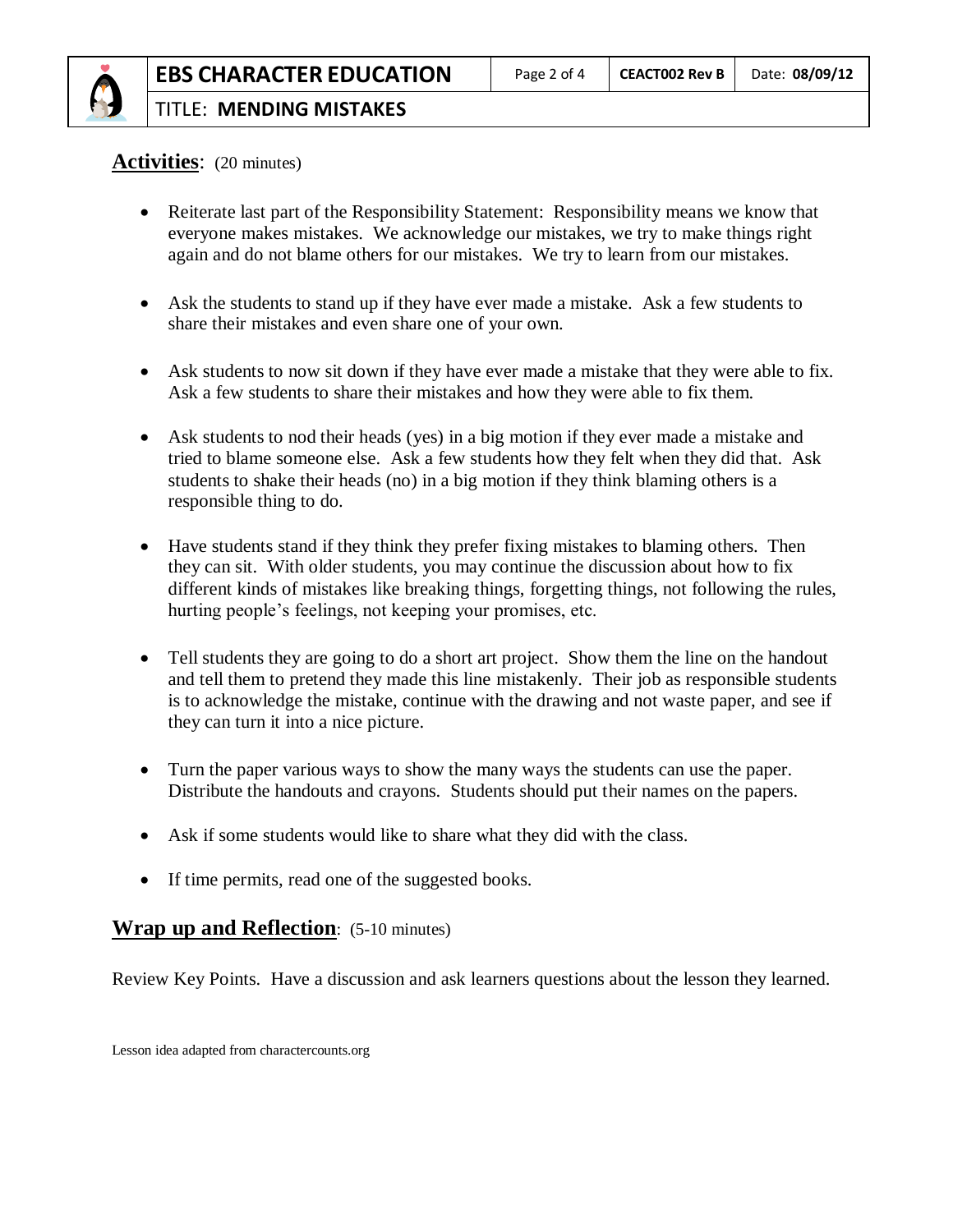

# **Character Trait Statement**:

#### **Responsibility**

At EBS we practice Responsibility.

We do what we are supposed to do, on time, and without being reminded. We follow the rules, even when no one is looking. We take care of our things, things we borrow, and things at our school. We think before acting. We do our best and use our time wisely. We are honest, keep our promises. We acknowledge our mistakes and do not blame others.